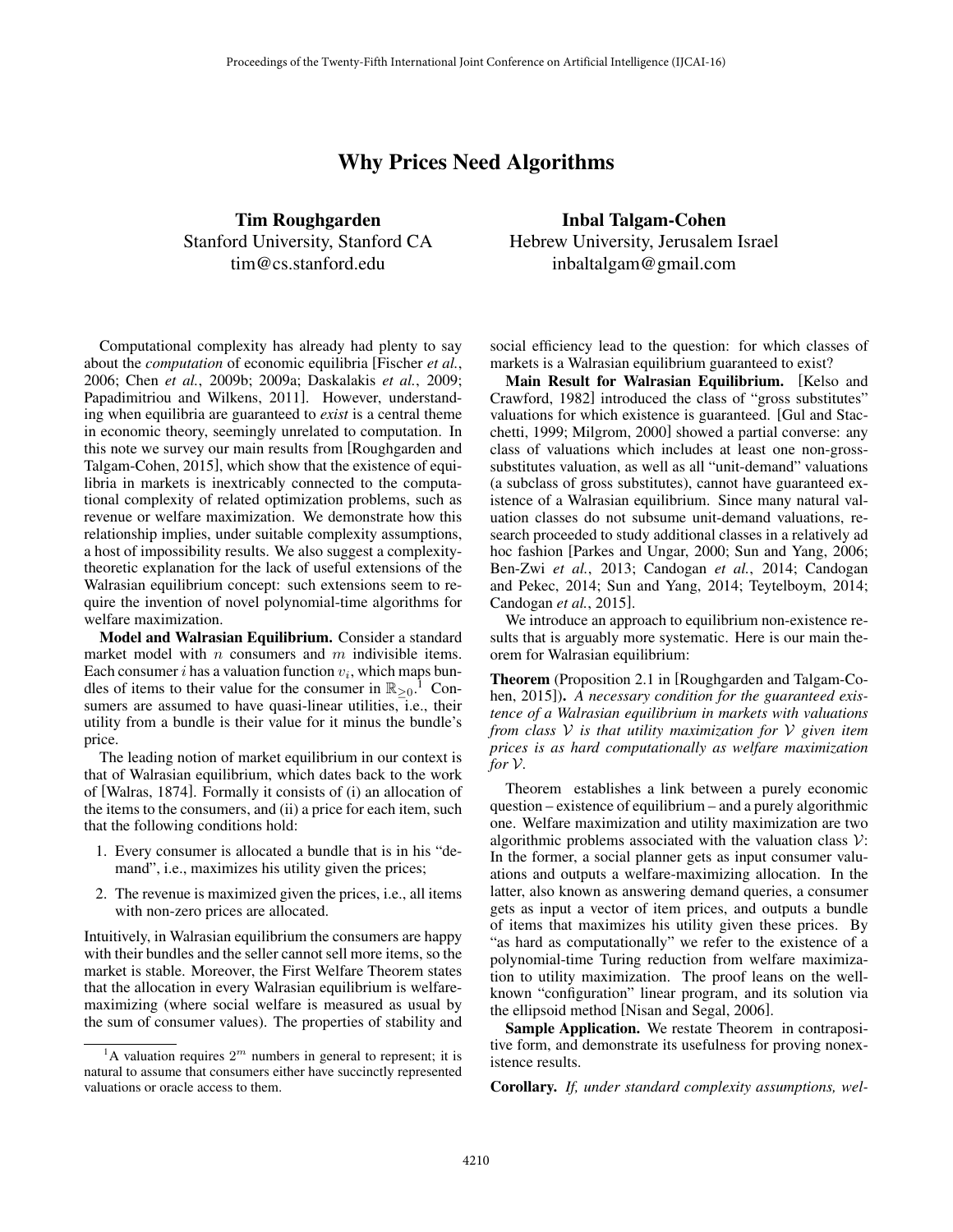*fare maximization in markets with valuations from class V cannot be reduced to utility maximization for V given item prices, then the existence of a Walrasian equilibrium is not guaranteed.*

Impossibility results following from this corollary make use of the mature understanding of computational complexity to explain non-existence, and have an added dependence on complexity assumptions. As a concrete example, imagine a consumer contemplating what to have for dessert. He has different values for different desserts, and an aggregate value for a bundle of desserts *up to a capacity b* on the total value he can extract from dessert.<sup>2</sup>To maximize his utility such a consumer must maximize the total value that fits within his capacity while minimizing the total price, and this reduces to the well-known knapsack problem. In comparison, the welfare maximization problem involves *n* different capacities for the *n* consumers, and is thus as hard as the bin packing problem. While knapsack and bin packing are both NP-hard, the former is only weakly so while the latter is strongly so [Garey and Johnson, 1979]. <sup>3</sup> Applying Corollary we conclude that if  $P \neq NP$ , there exists a market with capacitated valuations and no Walrasian equilibrium.

Beyond Walrasian Equilibrium. Pricing can be much more general then one price per item. Mathematically speaking, a pricing function is as general as a valuation – a function from bundles to  $\mathbb{R}_{\geq0}$ , which can be different for different consumers. Just as there are many classes of valuations, we can consider many classes of pricings for stabilizing a market. The generalization of the Walrasian equilibrium notion to allow for such classes is called a pricing equilibrium [Nisan and Segal, 2006] (see also [Bikhchandani and Ostroy, 2002]).

We would like to study pricing equilibria that maintain some of the nice properties of Walrasian equilibria, which have "simple" prices in three respects: they are anonymous (different consumers face the same prices); they are succinct in comparison to the class of valuations they stabilize (prices are *m*-dimensional, whereas the dimension of the gross substitutes valuation class is exponential in *m*); and they make the *verification* of the equilibrium tractable. The main question is then, what other simple and meaningful pricing equilibria exist? Or more accurately, why are no such equilibria known to date?

It turns out that the methodology we introduced for Walrasian equilibria can be adapted to deduce similar results to Theorem and Corollary for pricing equilibria, and we can use these to show the non-existence of interesting pricing equilibria for many markets that seem like natural candidates for positive results. For example, recall that unit-demand valuations guarantee an equilibrium with anonymous item prices; wouldn't "pair-demand" valuations guarantee an equilibrium with anonymous prices on pairs of items? A consequence of our results is that they would not, at least not unless  $NP \subseteq coNP$ .

Our methodology also provides a general explanation to the dearth of useful extensions of the Walrasian equilibrium concept, by linking the existence of such extensions to algorithmic progress on the welfare maximization problem. In particular, designing a novel polynomial-time algorithm for the welfare-maximization problem, which does not rely on solving the configuration linear program, seems like a necessary step on the way to finding meaningful pricing equilibria. Designing such an algorithm is one of the main open questions arising from this work.

## References

- [Ben-Zwi *et al.*, 2013] Oren Ben-Zwi, Ron Lavi, and Ilan Newman. Ascending auctions and Walrasian equilibrium. Working paper, 2013.
- [Bikhchandani and Ostroy, 2002] Sushil Bikhchandani and Joseph M. Ostroy. The package assignment model. *Journal of Economic Theory*, 107(2):377–406, 2002. Following 1998 technical report.
- [Candogan and Pekec, 2014] Ozan Candogan and Sasa Pekec. Efficient iterative auctions for multi-featured items: A network flow approach. In submission, 2014.
- [Candogan *et al.*, 2014] Ozan Candogan, Asuman Ozdaglar, and Pablo Parrilo. Iterative auction design for graphical valuations part II: General graphs. In submission, 2014.
- [Candogan *et al.*, 2015] Ozan Candogan, Asuman Ozdaglar, and Pablo Parrilo. Iterative auction design for tree valuations. To appear in Operations Research, 2015.
- [Chen *et al.*, 2009a] Xi Chen, Decheng Dai, Ye Du, and Shang-Hua Teng. Settling the complexity of Arrow-Debreu equilibria in markets with additively separable utilities. In *50th*, pages 273–282, 2009.
- [Chen *et al.*, 2009b] Xi Chen, Xiaotie Deng, and Shang-Hua Teng. Settling the complexity of computing two-player Nash equilibria. *Journal of the ACM*, 56(3), 2009.
- [Daskalakis *et al.*, 2009] Constantinos Daskalakis, Paul W. Goldberg, and Christos H. Papadimitriou. The complexity of computing a Nash equilibrium. *SIAM Journal on Computing*, 39(1):195–259, 2009.
- [Fischer *et al.*, 2006] Felix A. Fischer, Markus Holzer, and Stefan Katzenbeisser. The influence of neighbourhood and choice on the complexity of finding pure Nash equilibria. *Information Processing Letters*, 99(6):239–245, 2006.
- [Garey and Johnson, 1979] M. R. Garey and D. S. Johnson. *Computers and Intractability: A Guide to the Theory of NP-Completeness*. 1979.
- [Gul and Stacchetti, 1999] Faruk Gul and Ennio Stacchetti. Walrasian equilibrium with gross substitutes. *Journal of Economic Theory*, 87:95–124, 1999.

<sup>&</sup>lt;sup>2</sup>Such valuations are also known as "budget-additive". It is not hard to show that consumers with unit-demand valuations, that is, consumers who want no more than one dessert and therefore attribute to a bundle their highest value for any individual dessert in the bundle, are not in general budget-additive. Thus the non-existence result of [Gul and Stacchetti, 1999; Milgrom, 2000] does not apply.

<sup>&</sup>lt;sup>3</sup>This means that when values and capacities are polynomiallybounded integers, there is no reduction from welfare to utility maximization.